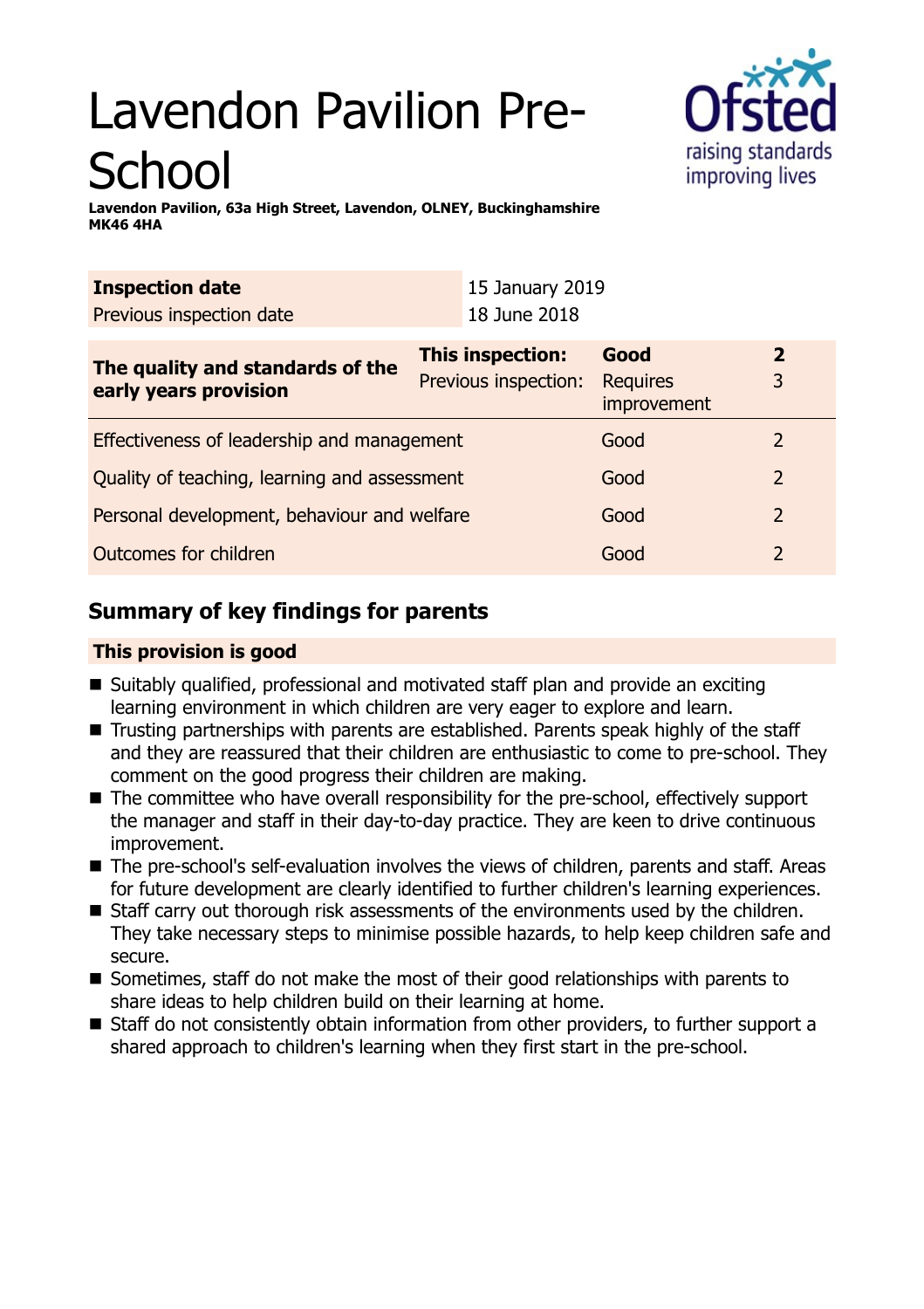## **What the setting needs to do to improve further**

## **To further improve the quality of the early years provision the provider should:**

- consider more ways to share ideas for parents to support children's learning at home
- develop consistent links with all providers to help support a shared approach to children's learning.

#### **Inspection activities**

- $\blacksquare$  The inspector observed activities in the play hall and garden.
- $\blacksquare$  The inspector held discussions with children, parents, staff and the nominated person of the committee.
- $\blacksquare$  The inspector undertook a joint observation with the manager.
- The inspector looked at observation files, monitoring systems, the self-evaluation form and a selection of policies and children's records.

**Inspector** Kim Mundy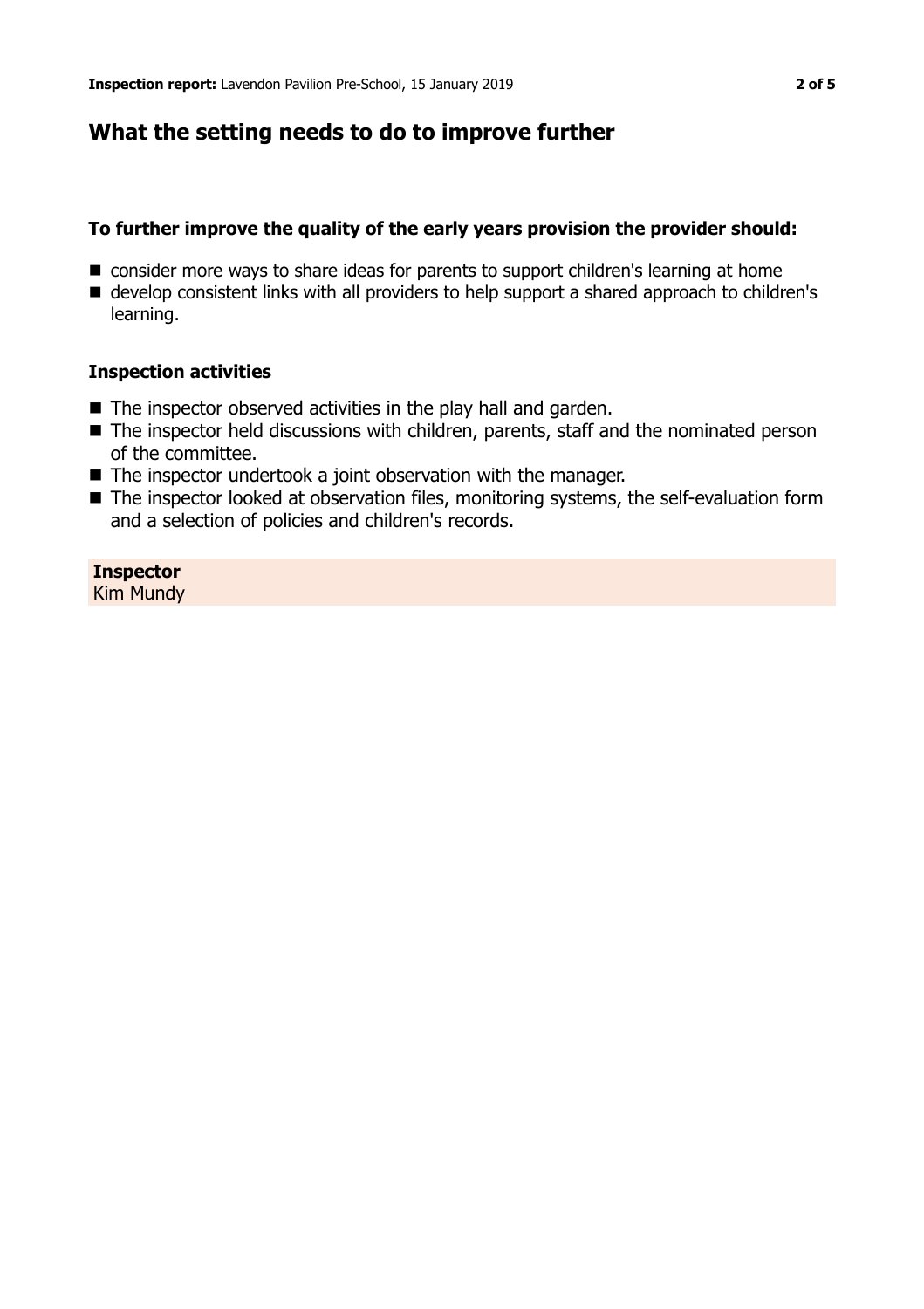## **Inspection findings**

## **Effectiveness of leadership and management is good**

Safeguarding is effective. The staff have a good understanding of local safeguarding procedures, should they have concerns about children's welfare. Since the last inspection procedures to ensure committee member's suitability have been effectively implemented. Effective recruitment, induction procedures and ongoing staff appraisals help staff gain a secure knowledge of their roles and responsibilities. The manager and staff carefully track the progress of individual and different groups of children. This helps staff to successfully identify and plan for closing any gaps in children's learning. Staff use additional funding efficiently to provide extra support for children as required. They work closely with other professionals to meet children's individual needs, so they are suitably supported as they play. Staff have established good relationships with the village school. Children enjoy weekly visits, so they are very familiar with the school before they start.

## **Quality of teaching, learning and assessment is good**

Staff plan stimulating activities which capture the children's interests and keep them highly involved. Staff plan for children's individual learning to ensure they make continually good progress. Staff model language clearly and use effective questioning to help children develop a good vocabulary, explore their ideas and provide challenge. They help children to learn about the world around them and raise their awareness of the natural world. An example of this is when they use magnifying glasses to observe the veins in leaves. Children are creative and imaginative. Staff encourage children to choose from a wide range of materials as they paint and stick. Children thoroughly enjoy playing musical instruments and explore the sounds they make.

## **Personal development, behaviour and welfare are good**

Staff fully understand their role and responsibilities as a key person. Children make close attachments to all staff who know them extremely well. As little behaviour issues arise, such as a squabble over a toy, staff handle this very sensitively by helping children to understand right from wrong. Children respond positively to praise and encouragement. Staff encourage children to develop their social skills, for example they help them to make special friendships and use good manners. Children learn to manage their personal care needs and strengthen muscles in their hands. For example, at snack time they wash their hands and use tongs to pick up their fruit. Children observe similarities and differences between themselves and others as they begin to learn about other peoples' beliefs and as they celebrate festivals.

## **Outcomes for children are good**

Children make good progress from their starting points. They are inquisitive and enthusiastic learners. Children follow instructions and listen attentively to stories. They begin to recognise their names, some letters and the sounds that they represent. Children use a range of mathematical language as they play. They count, name colours and shapes, and explore measurement as they make bread. Children are actively gaining the skills and knowledge they need for the next stage in their learning, including school.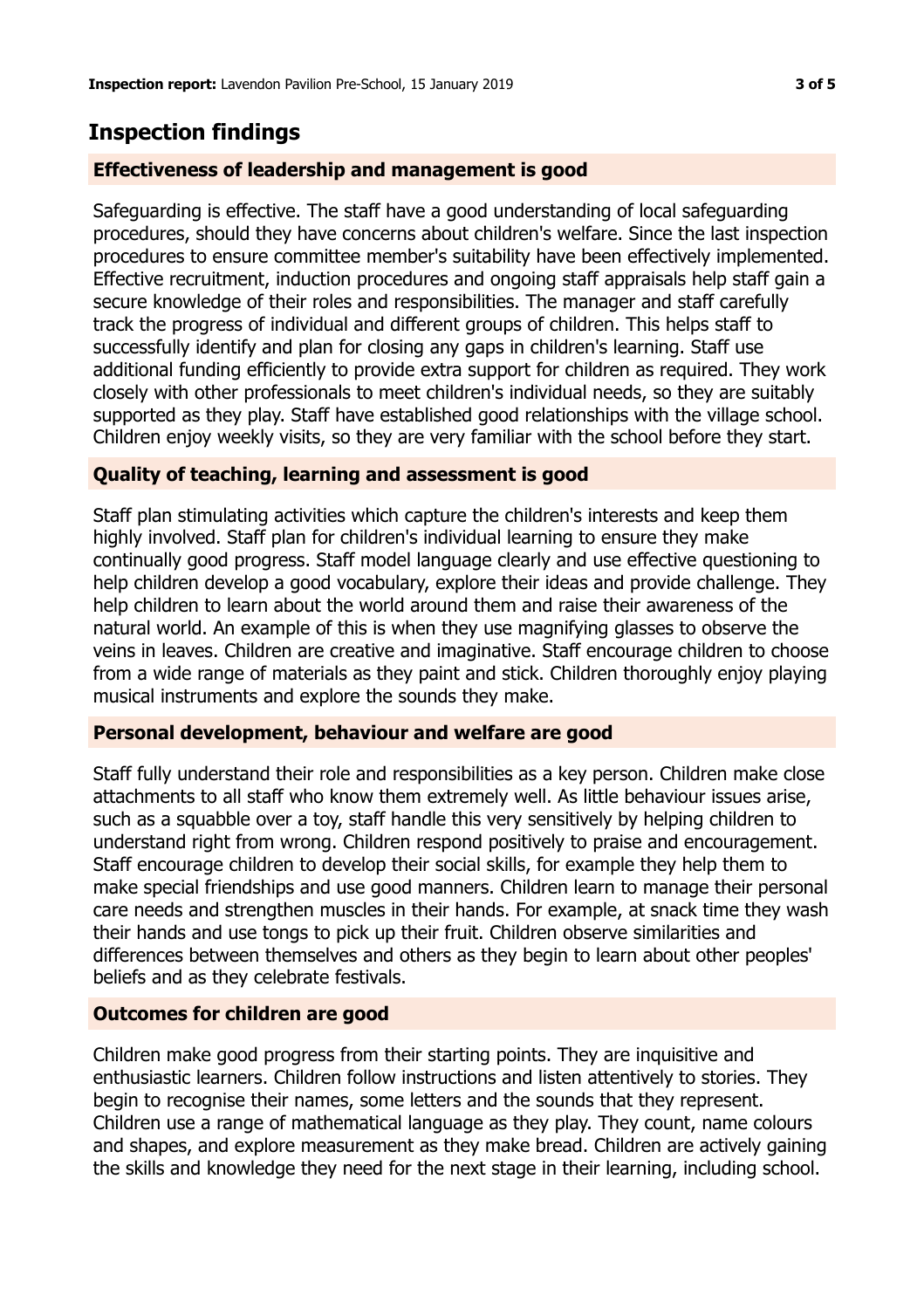## **Setting details**

| Unique reference number                             | EY463628                               |  |
|-----------------------------------------------------|----------------------------------------|--|
| <b>Local authority</b>                              | Milton Keynes                          |  |
| <b>Inspection number</b>                            | 10085032                               |  |
| <b>Type of provision</b>                            | Childcare on non-domestic premises     |  |
| <b>Registers</b>                                    | Early Years Register                   |  |
| Day care type                                       | Sessional day care                     |  |
| <b>Age range of children</b>                        | $2 - 4$                                |  |
| <b>Total number of places</b>                       | 20                                     |  |
| <b>Number of children on roll</b>                   | 16                                     |  |
| <b>Name of registered person</b>                    | Lavendon Pavilion Pre-School Committee |  |
| <b>Registered person unique</b><br>reference number | RP532668                               |  |
| Date of previous inspection                         | 18 June 2018                           |  |
| <b>Telephone number</b>                             | 07902 818491                           |  |

Lavendon Pavilion Pre-school registered 2010. The pre-school is open Monday to Friday from 9am until 3pm, term-time only. It is in receipt of funding for the provision of free early education for children aged two, three and four. It is also in receipt of funding for the Early Years Pupil Premium. The provider employs three staff and they hold relevant qualifications between level 2 and 3.

This inspection was carried out by Ofsted under sections 49 and 50 of the Childcare Act 2006 on the quality and standards of provision that is registered on the Early Years Register. The registered person must ensure that this provision complies with the statutory framework for children's learning, development and care, known as the early years foundation stage.

Any complaints about the inspection or the report should be made following the procedures set out in the quidance *Complaints procedure: raising concerns and making* complaints about Ofsted, which is available from Ofsted's website: www.ofsted.gov.uk. If you would like Ofsted to send you a copy of the guidance, please telephone 0300 123 4234, or email [enquiries@ofsted.gov.uk.](mailto:enquiries@ofsted.gov.uk)